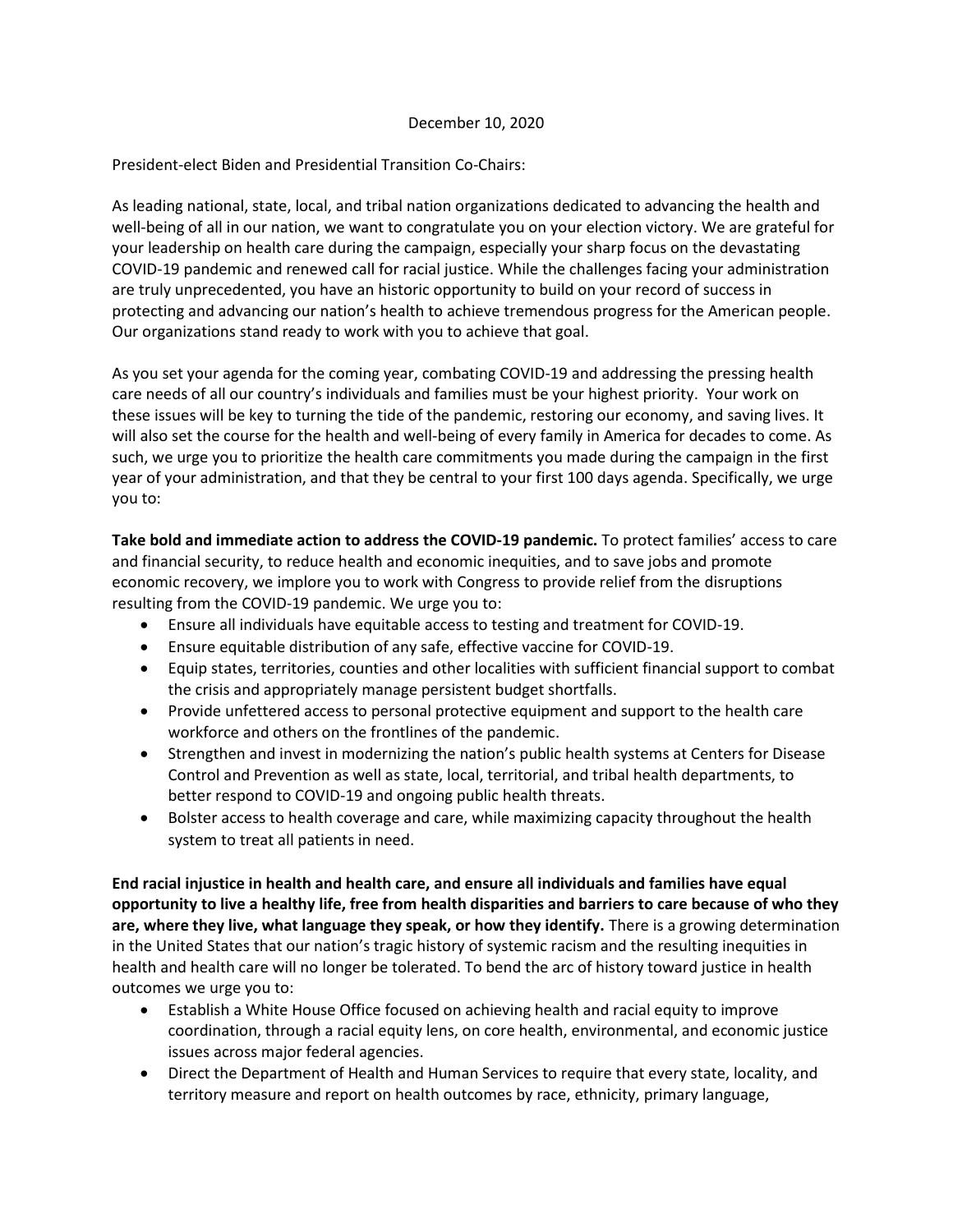rural/urban location, and disability status, at a minimum; and to realign payment to ensure accountability to end health disparities across health and social services systems.

 Rescind regulatory revisions to section 1557 of the Affordable Care Act that institute an ideologically based re-definition of sex discrimination that excludes discrimination based on gender identity and sexual orientation and rolls back protections that provide access to interpretation and translation services.

## **Pursue common-sense reforms that make health coverage and care affordable for all families in**

**America.** No parent should be forced to choose between going to the doctor and putting food on the table. No taxpayer should face unaffordable health care costs in retirement despite a lifetime of paying into Medicare. No worker should be forced to stay in an unsafe job just to keep their health care. No immigrant - many of whom have been at the frontlines of this pandemic caring for our loved ones, picking and processing our food, and keeping our economy in motion – should be denied access to care. Among the many steps available to the new administration, we urge you to:

- Ensure health coverage and access to regular medical care for all people, regardless of immigration status, starting with reinstating protections for DACA-eligible residents and rescinding recent harmful regulations that threaten the health and safety of immigrant families, including the "public charge" rule.
- Streamline Medicaid and CHIP eligibility processes to eliminate red-tape barriers to enrolling and maintaining coverage by extending enrollment periods and making enrollment automatic, inclusive, and more stable.
- Make marketplace coverage more affordable, including for people without job-based coverage
- Allow and encourage states to better utilize 1332 and 1115 waivers to improve health coverage options and increase access to a full spectrum of health care services.
- Make meaningful progress toward the goal of enacting comprehensive Medicare coverage for oral health by extending Medicare coverage for "medically necessary oral health care".

**Bring down health care costs and transform our health care system by ending health industry abuses and prioritizing high-quality, consumer-centered health care.** Now is the time to address the needs of everyday families over powerful special interests. We urge you to:

- Lower prescription drug costs by working with Congress to make meaningful progress toward allowing the government to negotiate for fair and reasonable Medicare drug prices.
- End surprise medical bills that send people into bankruptcy by banning "balanced billing" practices and providing protections to consumers without increasing costs.
- Enact policies that move our health system towards incentivizing affordable, high-quality services centered on outcomes and value instead of volume of care.

The undersigned organizations are committed to doing everything in our power to help you bring to fruition the health care vision that you articulated with such power on the campaign trail. The health of our nation now requires that you follow through on those commitments with swift and bold action. We stand ready to work with you to advance these and other critical health policies that address the urgent health care needs of America's families.

For any questions, please do not hesitate to contact Jen Taylor, Senior Director for Federal Relations at Families USA: [jtaylor@familiesusa.org,](mailto:jtaylor@familiesusa.org) 202-626-0612

Sincerely,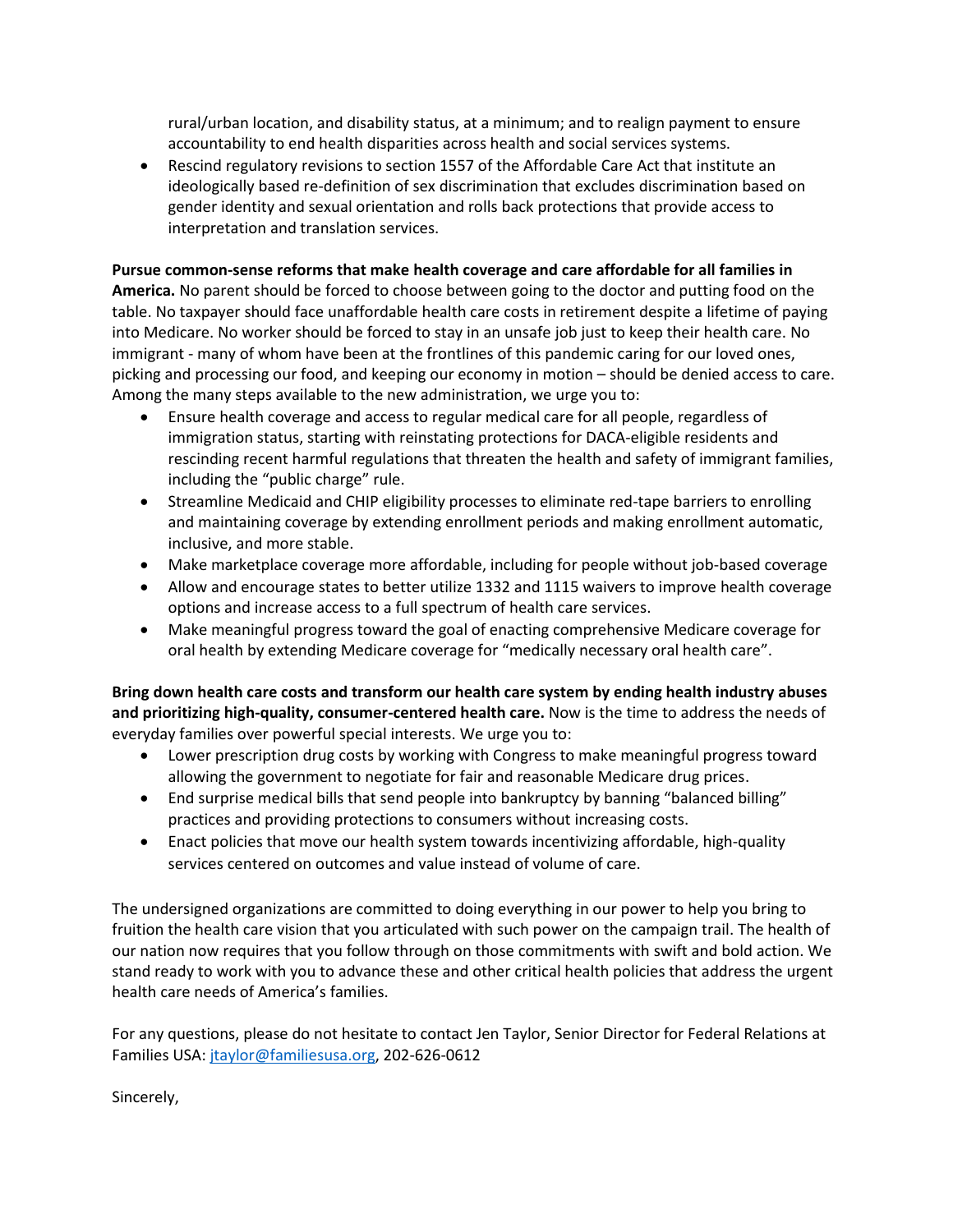## **National Organizations**

Families USA

ACA Consumer Advocacy

**ACCESS** 

ADAP Advocacy Association

African American Health Alliance

Aging Life Care Association

Allergy & Asthma Network

Alliance for Retired Americans

Alliance for Strong Families and Communities

American Association of Public Health Dentistry

American Association of Suicidology

American Association on Health and Disability

American Geriatrics Society

American Institute of Dental Public Health

American Medical Student Association

American Muslim Health Professionals

American Physical Therapy Association

Association for Community Affiliated Plans

Association of Asian Pacific Community Health Organizations (AAPCHO)

Association of Maternal & Child Health Programs

Association of State and Territorial Dental **Directors** 

Asthma and Allergy Foundation of America

Brain Injury Association of America

Center for Health and Social Care Integration

Center for Law and Social Policy (CLASP)

Center for Medicare Advocacy

Center for Public Representation

Child Welfare League of America

Children's Health Fund

Children's HealthWatch

Coalition for Hemophilia B

Coalition on Human Needs

Community Access National Network (CANN)

Community Catalyst

Congregation of Our Lady of Charity of the Good Shepherd, U.S. Provinces

Corporation for Supportive Housing

Crohn's & Colitis Foundation

DentaQuest Partnership for Oral Health Advancement

Different Kind Inc

Dominican Sisters of Sinsinawa Peace and Justice **Office** 

DPRA Group Llc

Every Mother Counts

Farmworker Justice

First Focus Campaign for Children

FORCE - Facing Our Risk of Cancer Empowered, Inc.

Get America Covered

Global Alliance for Behavioral Health and Social Justice

Global Justice Institute

Health Care Voices

HealthConnect One

HealthHIV

Healthy Schools Campaign

Hemophilia Federation of America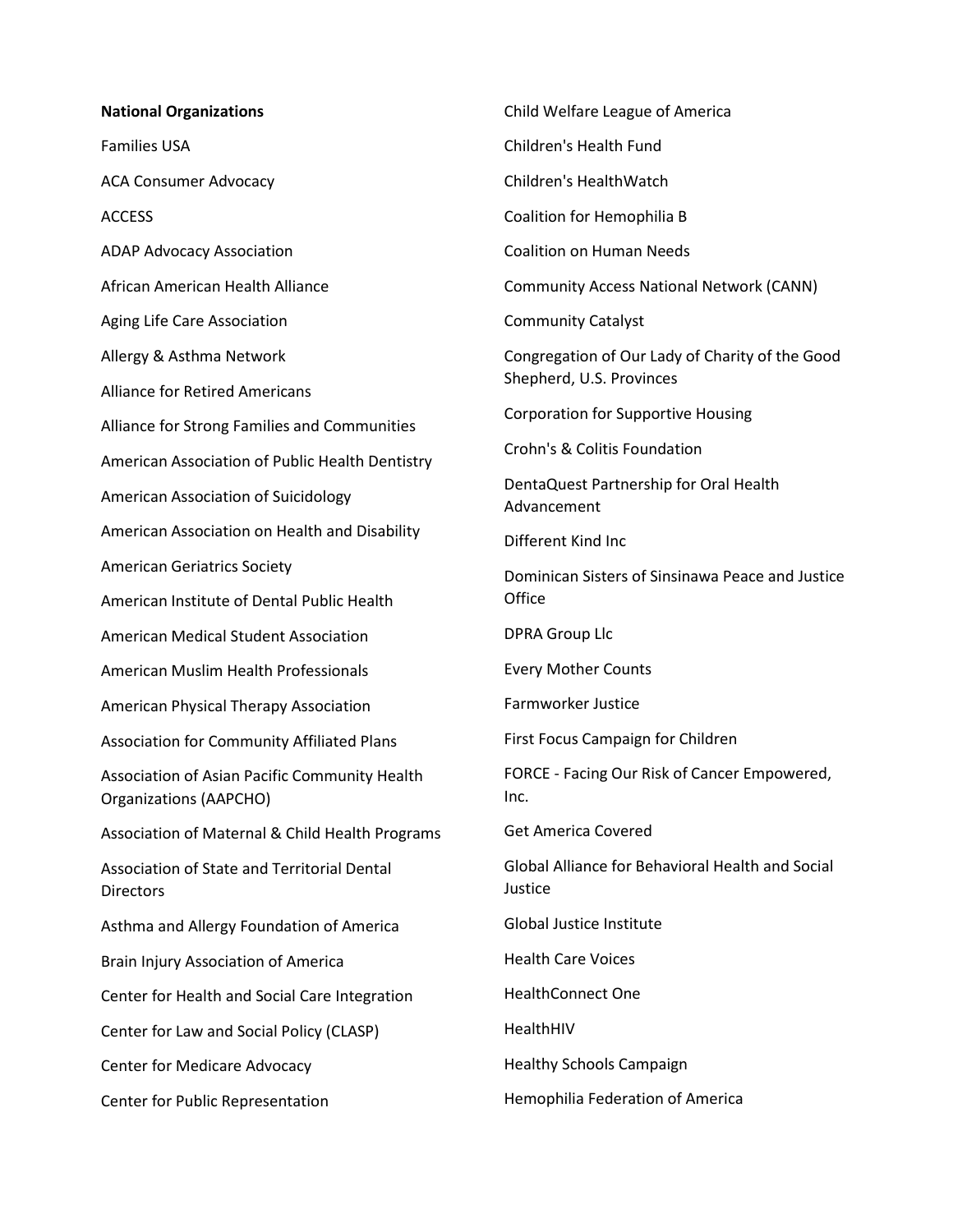Hispanic Federation HIV Dental Alliance H-PPRCT Human Impact Partners Human Rights Campaign Interfaith Center on Corporate Responsibility Jon C Burr Foundation Justice in Aging Lakeshore Foundation Legal Action Center Little Lobbyists Long Term Care Community Coalition Lupus and Allied Diseases Association, Inc. Medicaid|Medicare|CHIP Services Dental Association Medicare Rights Center MomsRising NASTAD National Advocacy Center of the Sisters of the Good Shepherd National Asian Pacific American Women's Forum (NAPAWF) National Association for Children's Behavioral Health National Association for Rural Mental Health National Association of Community Health Centers National Association of Counties National Association of Free and Charitable Clinics National Association of Pediatric Nurse **Practitioners** National Association of School Nurses

National Association of Social Workers National Association of State Mental Health Program Directors National Birth Equity Collaborative National Black Justice Coalition National Center for Lesbian Rights National Center for Transgender Equality National Center on Adoption and Permanency National Coalition of Dentists for Health Equity National Coalition on Health Care National Consumers League National Council of Jewish Women National Council on Urban Indian Health National Dental Association National Employment Law Project National Family Support Network National Health Council National Immigration Law Center National Partnership for Women & Families National Respite Coalition National Rural Health Association National WIC Association National Women's Health Network National Women's Law Center Native American Alumni of Harvard University OCA - Asian American Pacific Advocates Oral Health Progress and Equity Network (OPEN) Planned Parenthood Federation of America Positive Women's Network-USA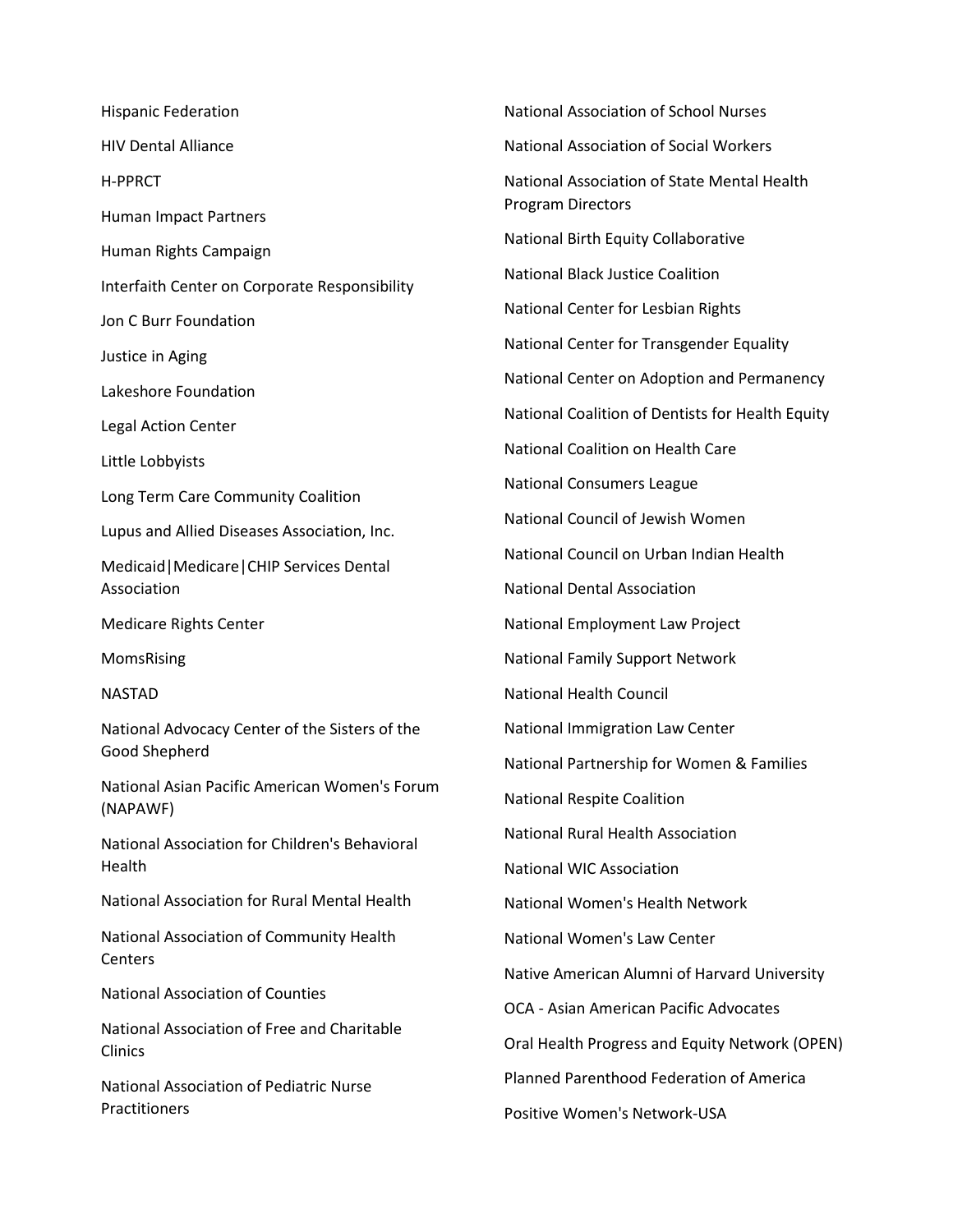Prevent Blindness Prevention Institute Primary Care Development Corporation (PCDC) Provincial Council Clerics of St. Viator Public Advocacy for Kids (PAK) **RESULTS** Santa Fe Group SEIU Share Our Strength Society of State Leaders of Health & Physical Education Southeast Asia Resource Action Center (SEARAC) Swipe Out Hunger The Arc of the United States The Coalition for Hemophilia B The Coelho Center for Disability Law, Policy and Innovation The Gerontological Society of America The National Alliance to Advance Adolescent Health The National Assn of County Behavioral Health and Developmental Disability Directors The National Coalition for LGBT Health The Well Project Treatment Action Group Treatment Communities of America Triage Cancer Trinity Lutheran Church (ELCA) Trust for America's Health Union for Reform Judaism United Mitochondrial Disease Foundation

United States People living with HIV Caucus United Way Worldwide Voices for Progress Young Invincibles **State Organizations Alabama**  AIDS Alabama Alabama Arise Community Enabler Inspire United Appeal Fund **Alaska** Alaska Primary Care Association **Arizona** Asian Pacific Community in Action Arizona Oral Health Coalition Child and Family Resources Children's Action Alliance Arizona Alliance for Community Health Centers Unlimited Potential **Arkansas** Community Health Centers of Arkansas Arkansas Advocates for Children and Families **California**

San Fernando Community Health Center Westside Family Health Center Los Angeles Regional Food Bank

San Francisco AIDS Foundation

Venice Family Clinic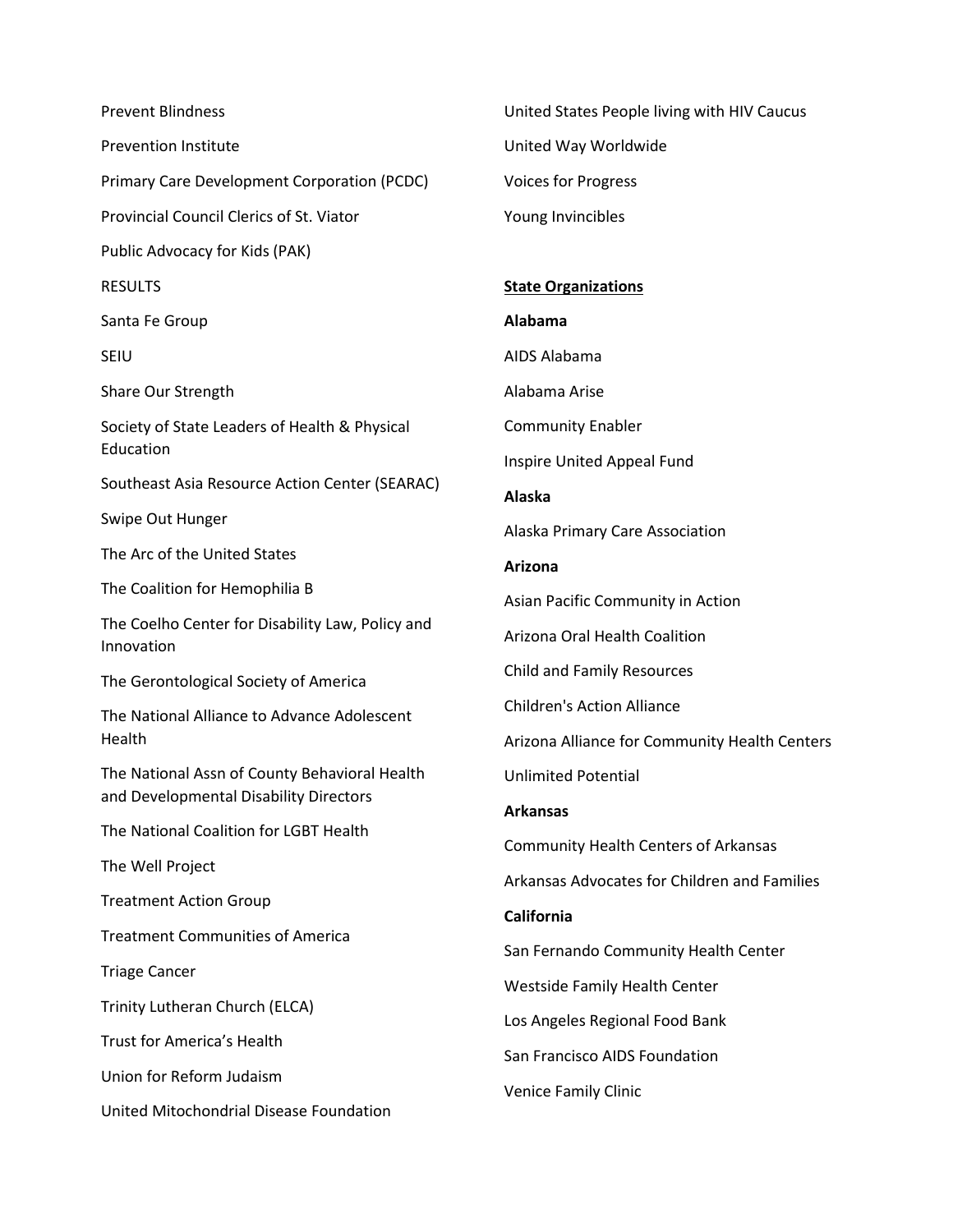Orange County United Way Dientes Community Dental Care Equality California CRLA Foundation California Pan-Ethnic Health Network California Immigrant Policy Center CaliforniaHealth+ Advocates Oasis Legal Services California Dental Association The Children's Partnership California Health Advocates California Advocates for Nursing Home Reform Health Access California Partners in Care Foundation Alianza Sacramento California Primary Care Association **Colorado** Colorado School Medicaid Consortium Colorado Consumer Health Initiative Colorado Children's Campaign Colorado Community Health Network Colorado Covering Kids and Families Center for Health Progress **Connecticut** Universal Health Care Foundation of Connecticut Ministerial Health Fellowship Advisory National Association of Social Workers, CT Chapter **District of Columbia** Rebuilding Independence My Style No Justice No Pride Mamatoto Village DC Coalition on Long Term Care TENAC (D.C. Tenants' Advocacy Coalition) Empower DC Bread for the City **Delaware** Christian Council of Delmarva Westside Family Healthcare **Florida** Florida Policy Institute Florida Voices for Health #Impact **Georgia** Benevis Dental Practice Management Services Not One More Life, Inc. Georgians for a Healthy Future Georgia Watch **Hawai'i** Hawaii Public Health Institute Hawaiʻi Children's Action Network Hawai'i Oral Health Coalition **Illinois** University YMCA New American Welcome Center Enlace Chicago Shriver Center on Poverty Law EverThrive Illinois AIDS Foundation Chicago Heartland Alliance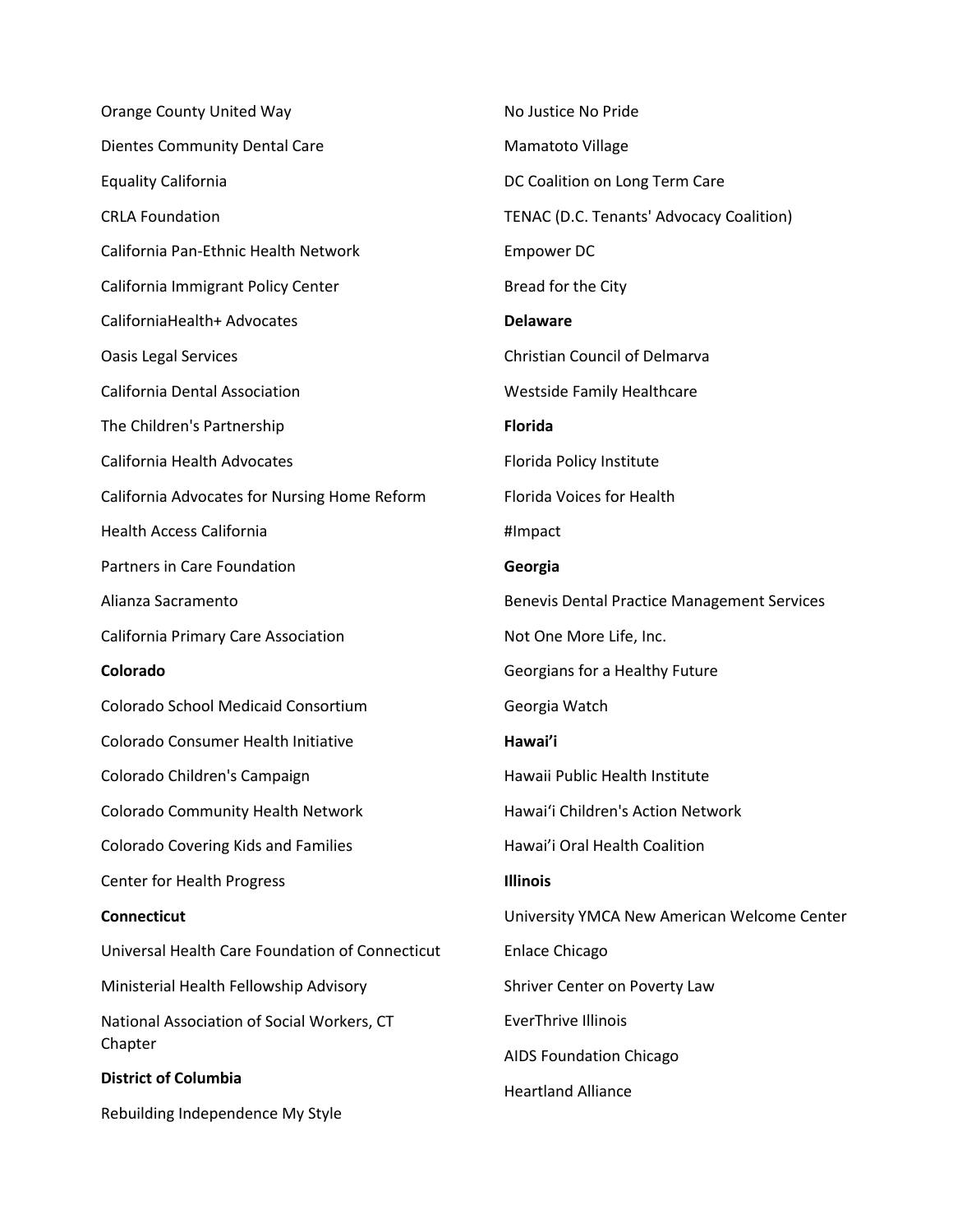| <b>Protect Our Care Illinois</b>                               | United Seniors of Maryland                                              |
|----------------------------------------------------------------|-------------------------------------------------------------------------|
| Illinois Society for the Prevention of Blindness               | National Council on Alcoholism and Drug<br>Dependence- Maryland Chapter |
| Illinois Coalition for Immigrant and Refugee<br>Rights (ICIRR) | Maryland Citizens' Health Initiative                                    |
| Legal Council for Health Justice                               | <b>Maryland Dental Action Coalition</b>                                 |
| lowa                                                           | <b>Massachusetts</b>                                                    |
| SALUD-Multicultural Health Coalition of Storm                  | <b>Health Care For All - Massachusetts</b>                              |
| Lake                                                           | Rosie's Place                                                           |
| <b>Kansas</b>                                                  | R2H Action [Right to Health]                                            |
| <b>Community Care Network of Kansas</b>                        | <b>Michigan</b>                                                         |
| Kansas Advocates for Better Care                               | Detroit Community Health Connection                                     |
| Oral Health Kansas                                             | Community Housing Network, Inc.                                         |
| Kentucky                                                       | United Way for Southeastern Michigan                                    |
| <b>McNary Group</b>                                            | Community Welfare Services of Metro Detroit                             |
| Kentucky Voices for Health                                     | Michigan League for Public Policy                                       |
| Kentucky Equal Justice Center                                  | United Health Organization                                              |
| Louisiana                                                      | <b>Minnesota</b>                                                        |
| Louisiana Partnership for Children and Families                | Minnesota Association of Community Health                               |
| Louisiana Primary Care Association                             | Centers                                                                 |
| EXCELth, Inc.                                                  | Minnesota Oral Health Coalition                                         |
|                                                                | <b>TakeAction Minnesota</b>                                             |
| <b>Maine</b>                                                   | <b>West Central Initiative</b>                                          |
| Maine Equal Justice                                            | Mississippi                                                             |
| Maine Primary Care Association                                 | Mississippi Center for Justice                                          |
| <b>Maryland</b>                                                | <b>Missouri</b>                                                         |
| Laurel Advocacy and Referral Services, Inc.                    | Missouri Health Care For All                                            |
| <b>Neighbors Rising</b>                                        | Missouri Budget Project                                                 |
| Elizabeth Cooney Care Network                                  | <b>Montana</b>                                                          |
| <b>Public Justice Center</b>                                   | Montana Women Vote                                                      |
| High Note Consulting, LLC                                      | <b>Nebraska</b>                                                         |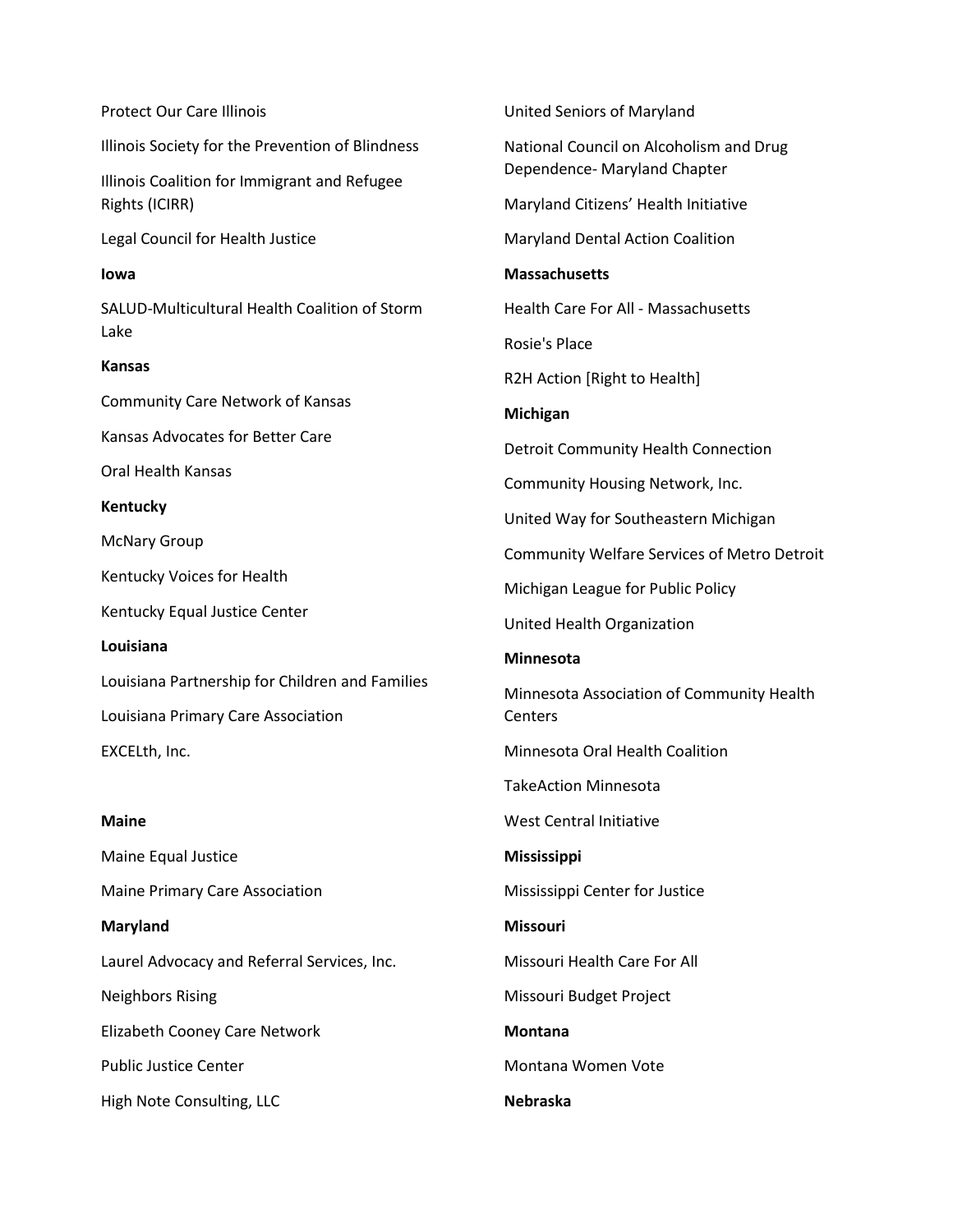| Nebraska Appleseed                                                       | <b>Equality North Carolina</b>                                 |
|--------------------------------------------------------------------------|----------------------------------------------------------------|
| <b>Nevada</b>                                                            | North Carolina Asian Americans Together                        |
| Silver State Equality-Nevada                                             | <b>NC Child</b>                                                |
| <b>Immunize Nevada</b>                                                   | North Carolina Justice Center                                  |
| <b>New Jersey</b>                                                        | Ohio                                                           |
| New Jersey Association of Mental Health and<br><b>Addiction Agencies</b> | <b>Ohio Alliance for Retired Americans Educational</b><br>Fund |
| <b>Family Voices NJ</b>                                                  | Oral Health Ohio                                               |
| New Jersey Citizen Action                                                | Ohio Association of Community Health Centers                   |
| <b>Hyacinth AIDS Foundation</b>                                          | <b>Ohio Council of Churches</b>                                |
| <b>Camden Coalition of Healthcare Providers</b>                          | Ursuline Sisters of Cleveland                                  |
| <b>New Mexico</b>                                                        | <b>Oklahoma</b>                                                |
| coasap                                                                   | Oklahoma Policy Institute                                      |
| HealthCare Not Warfare Action Team, Central<br>New Mexico Chapter of PDA | Oregon                                                         |
| NM Center on Law and Poverty                                             | <b>National Crittenton</b>                                     |
| <b>New York</b>                                                          | Pennsylvania                                                   |
| Project Accessible Oral Health                                           | <b>Maternity Care Coalition</b>                                |
| Center for Independence of the Disabled, NY                              | Women's Law Project                                            |
| African Services Committee                                               | Pennsylvania Health Access Network                             |
| Metro New York Health Care for All                                       | Pennsylvania Council of Churches                               |
| Saratoga Immigration Coalition                                           | PA Coalition for Oral Health                                   |
| New York Immigration Coalition                                           | <b>Rhode Island</b>                                            |
|                                                                          | Lighthouse Community Development Corp                          |
| Community Health Care Association of New York<br>State                   | <b>Rhode Island Parent Information Network</b>                 |
| New York State Oral Health Coalition                                     | <b>Protect Our Healthcare Coalition RI</b>                     |
| <b>New Hampshire</b>                                                     | <b>SISTA Fire</b>                                              |
| Easterseals NH, VT, ME and Farnum                                        | <b>South Carolina</b>                                          |
| <b>North Carolina</b>                                                    | SC Appleseed Legal Justice Center                              |
| Pisgah Legal Services                                                    | <b>Tennessee</b>                                               |